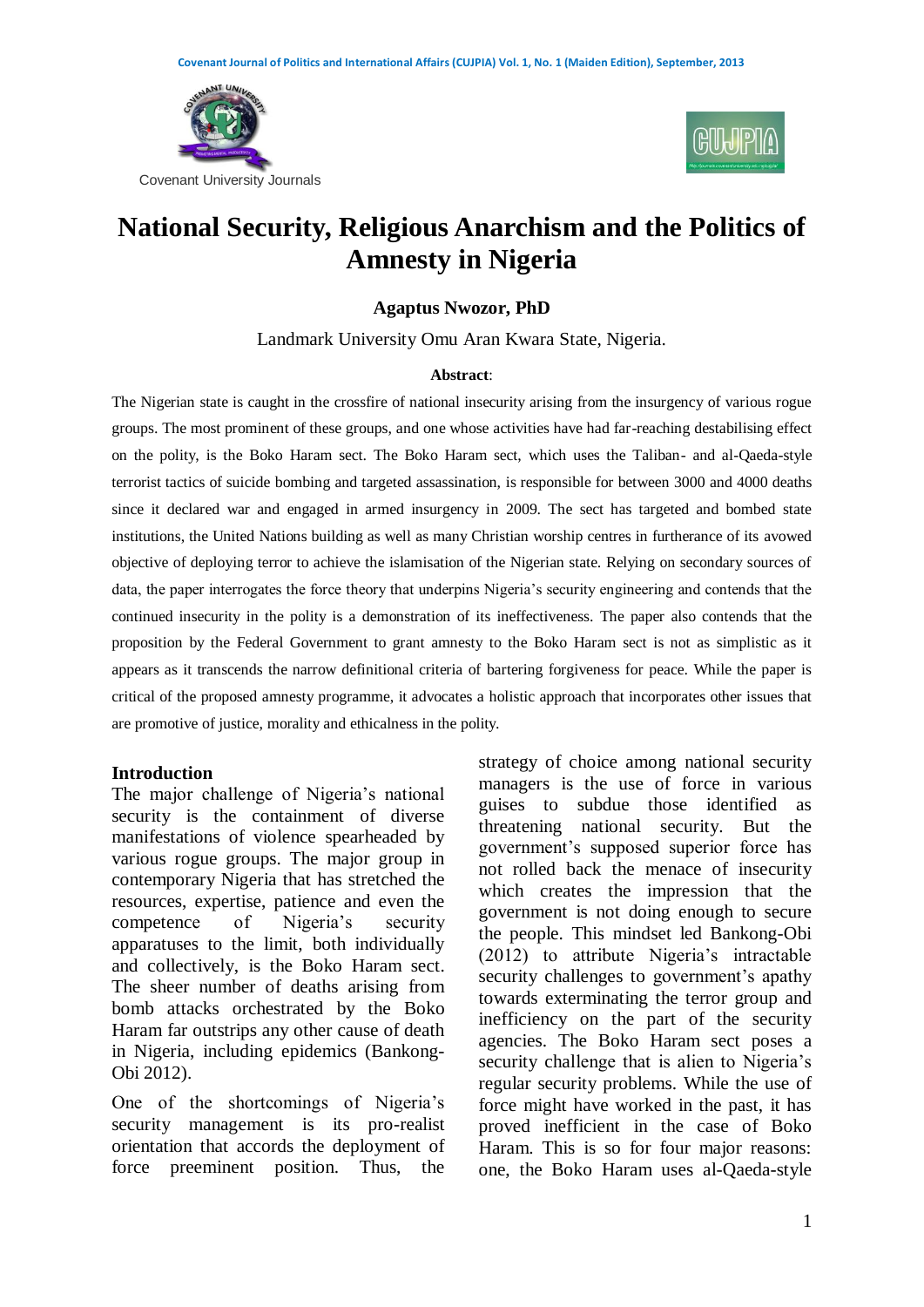terror strategies, which combine suicide bombing, targeted assassination and guerrilla strategies to unleash violence on the polity; two, the sect has diffuse leadership system, making it impossible to initiate dialogue; three, its ideology is anchored on irrationality driven by utopian anarchism; and lastly, it has shifting membership that is patently faceless. The anarchist bent of the Boko Haram worldview is validated by its bomb attacks on Christian worship centres as well Muslims considered as not practising orthodox Islam (Onuoha 2012:2).

The persistence of bomb attacks by the Boko Haram sect despite an all-out deployment of force by the state and the clamour by Nigerians for the government to find a lasting solution to the problem of insecurity appeared to have swayed government towards the adoption of nonmilitary option of amnesty. The present amnesty being proposed by the Jonathan administration seems to be driven by narrow political considerations. Amnesty is not imposed by fiat but emerges through negotiated arrangement based on certain defined conditions. The government had unequivocally set those conditions earlier namely, that it would not negotiate with ghosts, due to the sect's faceless leadership and membership; and that the sect must present its basis of grievances as a platform for dialogue (BBC 2012; Guardian 2013a).

The paper acknowledges that amnesty is a political tool designed to stop violence and restore peace but argues that it must be driven by the tenets of justice. The paper further contends that the unilateralism of the proposed amnesty represents a policy summersault which might deepen insecurity rather than resolve it. It holds that the sustainability of any form of amnesty programme for the Boko Haram sect must factor in the victims of their terrorist attacks.

#### **Contending Issues in Nigeria's National Security Architecture**

Internationally and domestically, the issue of national security is constantly on the front burner (Obi 1997; Tyoden 2005).

Irrespective of the regime type that is in control of governmental powers within states or the configuration of powers in the global arena, the preoccupation with national security has not diminished in importance since the emergence of state system. Within nation-states, whether it is military authoritarian regimes or civil democratic governments, considerations surrounding national security sit at the apex of the hierarchy of states' national interest. At the core of these considerations are the twin issues of regime survival and the preservation of the territorial integrity of the state system.

Overtime, especially in the cold war era, the preoccupation of states with national security defined within the parametric confines of regime and state survival made its pursuit an end by itself rather than a means to an end. The effect was that states became fixated with developing the necessary capacity to ensure the survival of the government in power as well as preserve the state system from collapse arising from both internal and external threats and sabotage.

This traditional realist mindset underpinned the equation of national security with the absence of threats to governmental authority or the presence of domestic capacity to contain centrifugal forces within the polity (Omeje 2006). Thus, under this paradigm, national security was conceptualised within the parametric context of innate and acquired capacity of governments to ensure the protection of their countries from external attacks or internal subversion, as well as the preparedness of the military to protect state territories. It also was interpreted as diligence in matters of intelligence gathering and secrecy, and the protection of resources and rights considered critical to the functioning of states (UNDP 1994; Encarta 2008; Nnoli 2006).

The core essence of this conceptualisation is that national security is motorised by the possession of the ensembles of warfare as well as the existence of military formations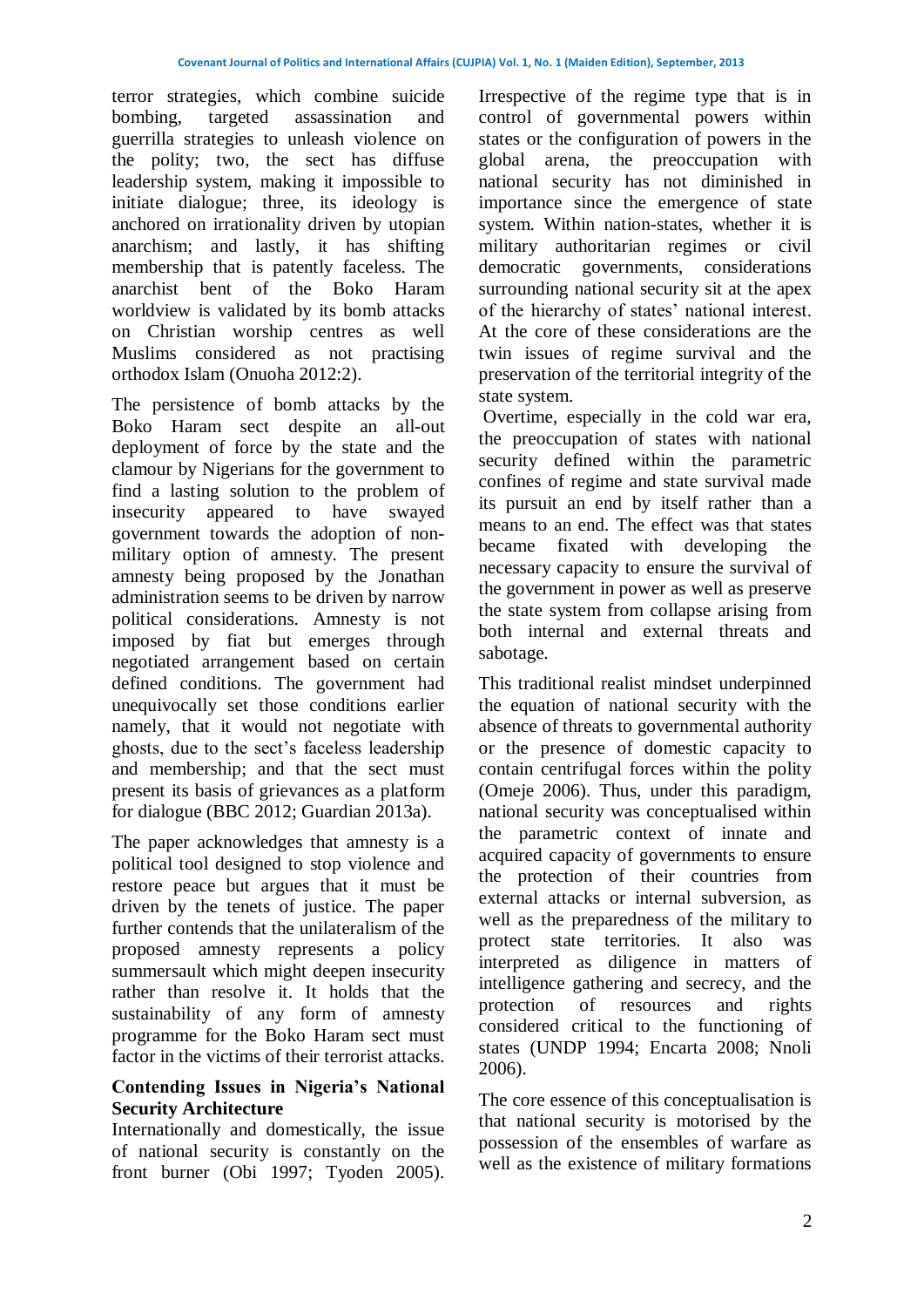to deploy them. The implication, therefore, is that threats to national security are mainly external rather than internal. Thus, the whole essence of the apparatuses of force is to rebuff and defeat any form of threat to the state. As such, the achievement of national security falls under the exclusive domain of the military and paramilitary formations across the state. The shortcoming associated with this conceptualisation is its seeming restrictive boundaries and analytical inadequacy (UNDP 1994; Onuoha 2008:101; Adelugba 2008:20; Nwolise 2008:348).

The concept of national security has mutated from its static preoccupation characterised by narrow, restrictive, militaristic and strategic perspective to dynamic, broad-based incorporation of ensembles of various factors. The shift and expansion in the paradigmatic preoccupation of national security from traditional realist orientation to multilayered and broad perspective draws from deeper insights generated from other schools of thoughts. The various inputs from diverse intellectual traditions in the attempt to elucidate and expand the traditional frontiers of national security have imbued the concept with certain mystique (Nnoli 2006:1; Adelugba 2008). But attempts by various scholars to add quality and dynamism to the concept of national security are principally concerned with the issues of whose security is paramount and how to provide it (Omeje 2006:14; Onuoha 2008:102).

The intellectual and ideological ferment in the expansion of the domain of national security is exemplified by their emphases on a bouquet of factors as its constitutive parameters. Thus, the traditional realist approach and its contemporary variations situate the core concerns of national security within the framework of the state and its national interest anchored on its military capability to protect both; the idealist school focuses attention on the emancipation of the individual rather than the state; the neoclassical/liberal economistic theorists see national security

from the context of economic security or security of the economy, which is achieved through the free interplay of market forces in the resource allocation processes within and between societies; the structural ecologists focus on the linkages and interactions of ecology and politics especially in terms of the sustainability of the planetary ecosystem and the balancing of the negative impacts of economic activities on natural resource exploitation and the unhindered opportunity to nonhuman lives to thrive; and Marxist political economy focuses on the reconciliation of the competing interests of the various classes in the state. To them, therefore, the national security cannot be understood apart from the interests of the social forces as they struggle with one another (Obi 1997; Omeje 2006; Nnoli 2006).

The expansion in the constituent elements that shape national security has produced a paradigmatic shift in contemporary definitional criteria of the concept. National security, thus, transcends the traditional frontiers of state to incorporate man and his environment within the milieu of sustainability. Sustainability in national security means that actions taken by states in furtherance of the security concerns of the present generation must be such that cater for present needs of humans and nonhumans alike while making allowances for the unconditional meeting of the security needs by future generations (UNDP 1994; Dobson 2000).

National security in Nigeria is still conceived from the prism of the realist paradigm. Thus, the strategy often adopted by the Nigerian state to tackle insecurity consists of, and is anchored on, the deployment of superior fire power to contain what the state has identified as threats to it, which often coincide with the interest of the ruling elite. As a result of the realist orientation and mindset of Nigerian security thinking, the Nigerian government perennially earmarks larger and larger portions of state funds for security. In the 2012 federal budget, the Nigerian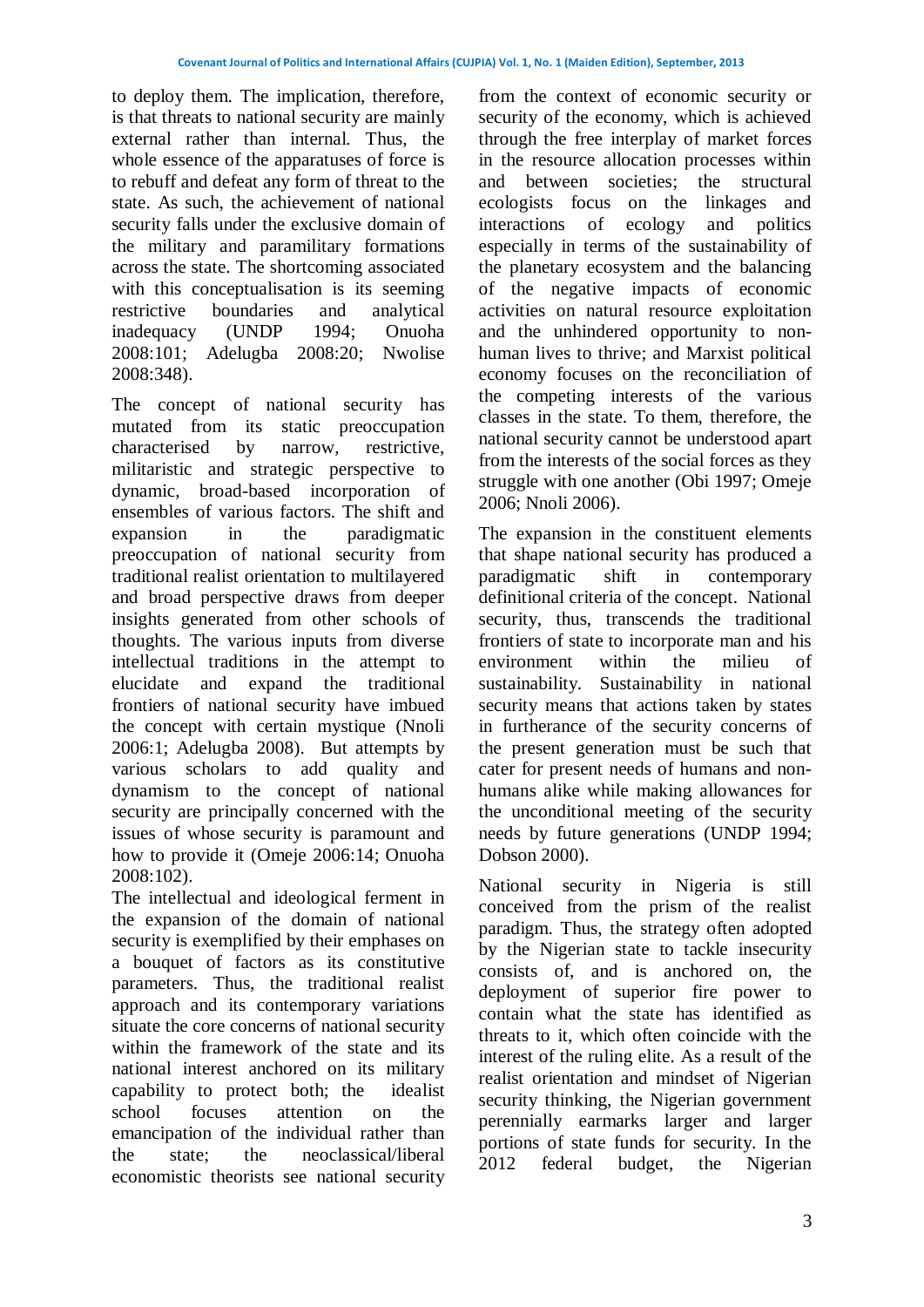government allotted 19.4 percent of the total budget to the security sector. Thus, in concrete terms, the security sector gulped N921.91 billion of the N4.75 trillion budgeted for the year (Leadership 2012). The logic behind the huge budgetary allocation to the security sector was to tackle the "the threat of Boko Haram, Niger Delta militants and increasing spate of insecurity and wanton destruction of lives and property by criminals which are on the rise"(President Jonathan cited in Leadership 2011).

Horsfall (2013:71) observes that the security budget for 2012 was not only phenomenal but was the largest allocation any government had budgeted in the history of Nigeria for the security sector. The phenomenal increment in the security vote not only enlarged the resources available to national security managers but also expanded the frontiers of the militarisation of the polity. It equally acted as a necessary fodder to the blossoming of corruption (Elombah 2010). In Nigeria's government circles, the security vote is not subject to audit verification. Once the security vote is captured in the budget, its spending is within the competence of the government officials authorised to spend it and the manner in which they deem its spending necessary is beyond audit query. The unaccountable nature of security vote led El Rufai (2012) to call it "slush fund". The Human Rights watch (2007:39) captures it more succinctly thus:

The security vote is a budget line that is meant to act as a source of discretionary spending that the executive arms of government can use to respond quickly and effectively to threats to peace and security in their jurisdictions. However the use of those funds is notoriously opaque; there is generally no requirement that governors or local government chairpersons account for their use of those funds. In many cases security vote money has been used by state and local governments to

foment violence and co-opt political opponents or has been lost to graft and patronage.

The militarisation of national security underpinned the setting up of coalition forces or joint task forces (JTF) to address sundry security threats. The Nigerian security architecture has, as its building blocks, such organisations as the police, the armed forces, and the various state security apparatuses, which are concerned with intelligence gathering. A consistent trait across the various security formations is the conscious efforts to militarise them. The Nigeria Police, whose primary responsibility is to maintain law and order, breaks them by converting their position into veritable instrument of oppression and extortion (Carter and Marenin 1979; Walker 1999:56; Hills 2007:408; Alemika 2010).

Another aspect of the militarisation of the police is the creation of the pseudo-military formation known as the Mobile Police (Mopol) with access to helicopter gunships and armoured personnel carriers (APCs) as well as other ad hoc units that regularly compete amongst themselves for unleashing violence on the people. The JTFs are conferred with wide-ranging repressive powers. As oppression begets resistance, the deployment of force by the JTFs has neither diminished nor eliminated the incidence of insecurity in Nigeria. It has fostered the spirit of daring the state apparatuses of force, especially the JTFs. The creation of an alternative model of security framework to maintain internal security by the Nigerian government is a tacit acknowledgement of the incapacity of the police and other traditional institutions law enforcement to tackle crime.

Part of the underlying causes of insecurity in Nigeria is the appropriation, personalisation and privatisation of state power by the elite and the exclusion of the masses from access to secure material base (Ake 1981:125-8; Nnoli 2006:70). The emergent ruling elite at the period of independence did not dismantle the apparatuses of oppression used by the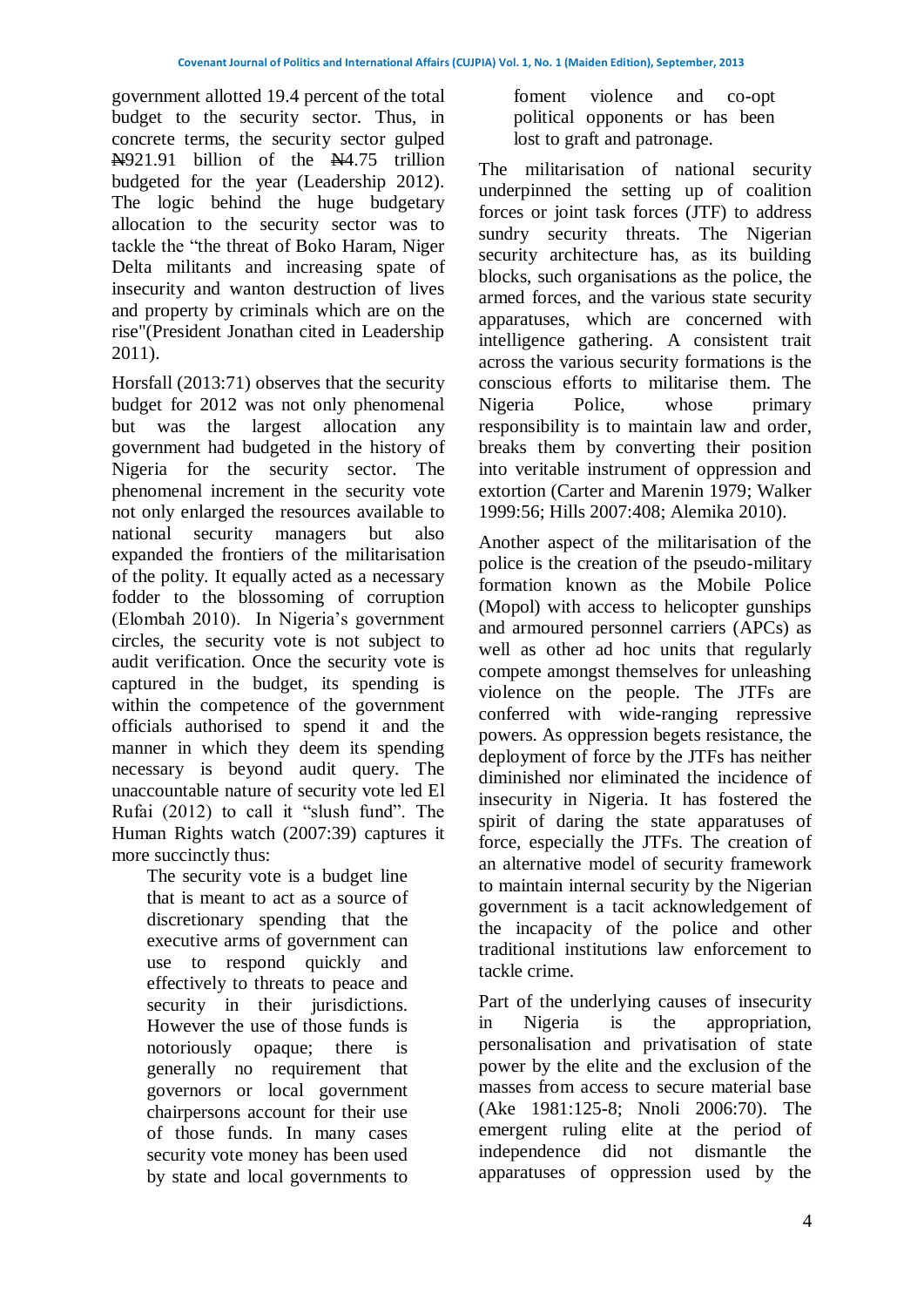retreating British colonialists but consolidated on them. Thus, it was merely, a handover from one oppressor to another. As Onyeozili 2005: ) observes, "the nationalists against who (sic) police terror and violence were used by the colonialists, and to whom power was subsequently transferred at independence, cushioned themselves into employing police brutality and terror against their opponents in post-independence political power struggles".

Another cause is the tendency of the Nigerian security apparatuses to reify force as the whole essence of security. For instance, the Boko Haram was in existence before it embraced violence as its primary tool of operation. Its origin is traced to 2002 , with some scholars dating it as far back as 1995, which suggests that prior to 2009, it operated as a non-violent organisation (Connell 2012:88; The Nation 2012; BBC 2012a; Onuoha 2012:2). It was when the Nigeria Police applied extreme force which led to the death of its leader, Mohammed Yusuf and over 1,000 members of the sect that violence became its weapon of martyrdom (Onuoha 2012:3).

The de-federalisation of security through the takeover of every aspect of security by the federal government created certain rigidity in the security system. The erosion of the federalist principles that ought to undergird the Nigerian state and all the apparatuses of governance, including its national security system originated from two interrelated factors, namely, military adventure into the political arena and the unfortunate Nigerian civil war and its after-effects (Babawale 2007: 65). Although the earliest effort to centralise the police system was in 1958 through the Police Act, Cap.154, Laws of the Federation (Onyeozili 2005:40), its consolidation was during the successive military regimes. One of the fallouts of Nigeria's skewed federal structure is the removal of real constitutional responsibility from the state governors and local government chairmen and the transference of same to the federal government. Contradictorily, the governors and local

government chairmen allocate and appropriate enormous resources as security vote under the guise of being the chief security officers of their respective domains, a situation that has the trappings of sleaze around it (Human Rights Watch 2007b).

The security theorisation and preoccupation of the Nigerian state does not factor the human misery as a major constituent of the centrifugal pressures on national security. Human misery is seen as a manifestation of the consequential effects rather than a driving force of insecurity. This mindset could be responsible for the reactive rather than proactive orientation of the security strategies of the Nigerian state (Obi 1997). What this implies is that not only is there an absence of strategic security plan but also a lack of linkages between national security and provision of conditions for the material wellbeing of a significant percentage of the population. But the pursuit of security ought to start and end with the elimination of the factors that create, intensify and sustain human misery in the polity. As UNDP (1994:22) observes, "human security is not a concern with weapons-it is a concern with human life and dignity". The dignity is conferred on the people by the responsiveness of the government to their social, economic, political and ethical needs.

## **The Terrain of Amnesty in Nigeria**

Amnesty is a concept whose relevance is brought to the fore in conflict situations. It is associated with the preparedness of the state to suspend its powers to prosecute and punish individuals and groups who have contravened fundamental provisions of the laws. It involves the invocation of the powers of the state to cleanse from the official records of those under the purview of the amnesty arrangement, their culpability against it. Thus, amnesty does not operate in a vacuum but within the context of certain conditions. These conditions include:

- It applies to rebellious acts against the state;
- It is offered to a group or a class of criminals who may have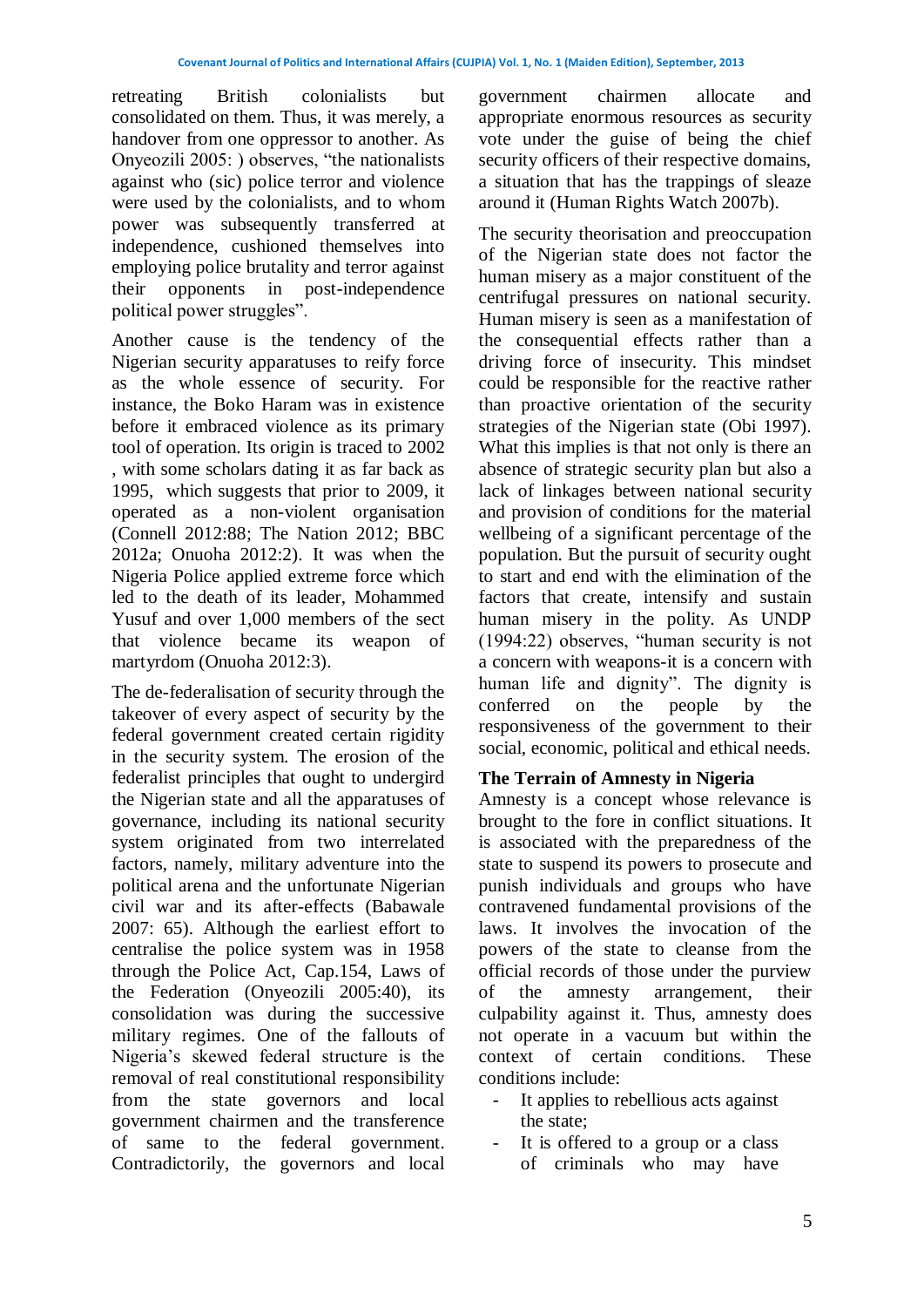committed a crime against the state;

- They need not be convicted by a court of law. It is enough that there is a constitutional basis upon which they can be ordinarily prosecuted;
- It is extended by the state in order to restore tranquillity within its territory;
- The felonies are expunged from the records of those concerned;
- It is anchored on the fulfilment of certain conditions by the intended beneficiaries of the amnesty programme. It could be in form of signing pledges of good behaviour, community service and surrendering of firearms (Encarta 2008; Akinwale 2010:204; Olatoke & Olokooba 2012:27).

There is fundamental misconception among scholars and analysts about the meaning and purpose of amnesty. This misconception is a product of conceptual confusion arising from the extrapolation of the meaning of amnesty from pardon (Ukaogo 2010; Akinwale 2010:202; Olatoke & Olokooba 2012:27). Sections 175 and 212 of the Nigerian Constitution, 1999, confer on the president and the governor of a state the power to exercise the prerogative of mercy after consultation with the Council of State or relevant advisory council respectively.

Embedded in Section 175(1a) are the concepts of amnesty and pardon. The subsection provides that the president may "grant any person concerned with or convicted of any offence created by an Act of the National Assembly a pardon, either free or subject to lawful conditions". An analysis of the provision brings to the fore its contemplation of the two concepts in one fell swoop. While the first part of that provision, that is, "any person concerned with" contemplates amnesty; the second part which refers to any person "convicted of any offence" falls under the purview of the concept of pardon. Thus, the distinction between the two concepts is that while

pardon is given after a conviction and exempts the criminal from further punishment, amnesty is usually granted to persons who may have committed a crime but not convicted.

Amnesty as a state strategy is deployed to contain centrifugal forces and maintain the corporate unity of the state in the face of seemingly intractable threats. The effectiveness of amnesty as a state strategy lies is given impetus by two factors: one, an unimpeachable demonstration of the superiority of the fire power of the state; and two, the willingness of the intended beneficiaries to discontinue the criminal activities for which amnesty is contemplated. The objective of amnesty is not to punish but to choose a path that will yield the best possible scenario for the triumph of peace. Thus, amnesty emphasizes the supremacy and expediency of a conducive atmosphere promotive of public welfare than prosecution (Olatoke & Olokooba 2012:26).

In the course of Nigeria's post-colonial experience, it has deployed the tool of amnesty on two occasions. The first was in connection with the Nigerian civil war. At the end of the war in 1970, the federal government declared the outcome of the war as "no victor, no vanquished". This was a general amnesty that served the purpose of closing the unfortunate chapter which the war opened (Ukaogo 2010). The introduction of what came to be known as 3Rs (reconciliation, reconstruction and rehabilitation) was a state policy designed to open a new chapter of reintegration of the secessionist Biafra into Nigeria.

Although, the amnesty policy of 3Rs has been criticised as an empty rhetoric peddled to contain the security threat that open marginalisation of the Igbos would have spawned (Ukaogo 2010), it achieved the purpose of procuring a peaceful polity. The amnesty of the Nigeria-Biafra civil war appeared to be one-sided: rather than facilitate the integration of the Igbos, it fostered their alienation and relegation from the mainstream of Nigerian governance and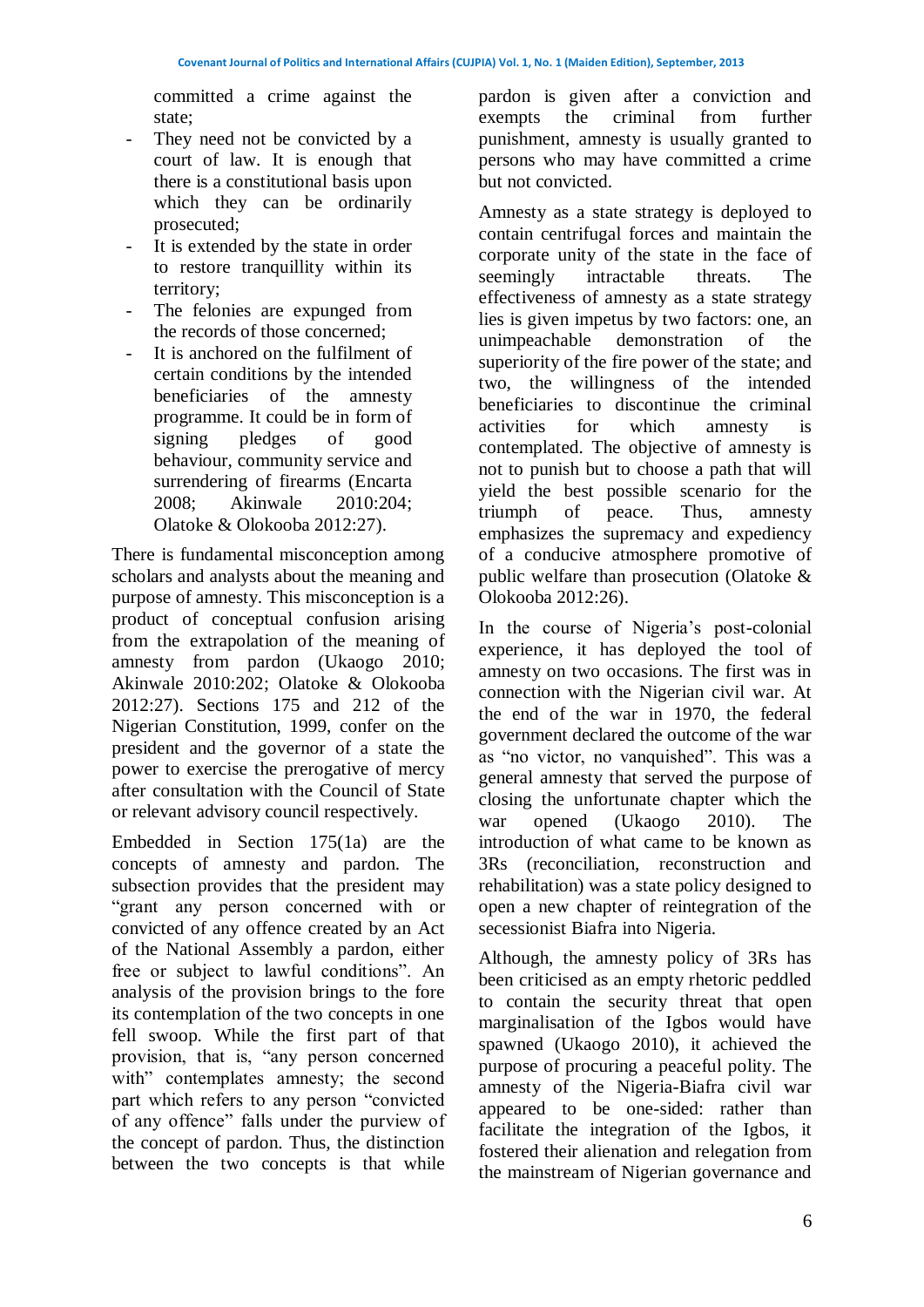economic structures (Ojukwu 2002; Ukaogo 2010). What the Nigerian state granted Chief Chukwuemeka Odumegwu-Ojukwu under the presidency of Shehu Shagari was state pardon, an action that actually closed the chapter of the process that started in 1970.

The next instance of amnesty was on 25 June 2009 when Nigeria's former President, the late Umaru Musa Yar'Adua granted amnesty to the Niger Delta militants. For years, the Niger Delta was transformed into a cauldron of anti-state activities, which not only embarrassed the Nigerian state and undermined its economy but also spawned ripple effects in the international oil market. As the CBN (2009:130) corroborates, "declining production had characterized oil output over the previous five years due largely to militant activities and the attendant destruction of oil-production facilities". The amnesty was the third in the line of strategies evolved by the Nigerian state to contain the destructive consequences of armed onslaught of the Niger Delta militants on the state. The two previous strategies were the bureaucratisation of the Niger Delta region through the creation of the Ministry of Niger Delta and the Niger Delta Development Commission (NDDC), under whose auspices the Niger Delta Master plan to anchor the sustained development of the region was evolved (Egwemi 2010:136).

The Niger Delta amnesty programme represented a milestone in several respects. Firstly, it showed that a government was listening and willing to engage in peaceful resolution of the people's grievances. Secondly, it marked a shift in the security and strategic orientation of the government: the government stood down its reliance on its seeming superior fire power to cow the people and embraced dialogue anchored on voluntary renunciation of violence by the militants. And lastly, the government was willing to make investments outside its traditional security window as it conceptualised the amnesty programme to have rehabilitation and reintegration

components. Indeed, the Nigerian government projected then that the amnesty programme would cost the state some N10.14 billion (Nwozor 2010:29).

Undoubtedly, the Niger Delta amnesty programme was a policy attempt to seek an alternative route to peace within the triad framework of anti-violence, pro-dialogue and welfarism (Nwozor 2010:33). But the pursuit of this peace was not without conditions. As Nwozor (2010:33-34) avers, "the president hinged the amnesty on several conditions: the willingness of the militants to give up all illegal arms in their possession, a complete renunciation of militancy in all its ramifications, and deposition to an undertaking to this effect". The embracement of the programme by the militants enthroned peace in the region, which had multiplier effect on the Nigerian economy. As CBN (2009:130) acknowledges, "the federal Government's amnesty programme brought relative peace to the Niger-Delta area in the second half of 2009. Consequently, production level rose from 1.75mbd [million barrels per day] in January [2009] to 1.94mbd in September [2009] and closed at the end of the year at 2.02mbd."

## **Boko Haram and the Spectre of Religious Anarchism**

The Boko Haram insurgency has been at the epicentre of Nigeria's security crisis since it upped its terrorist activities in 2009. While both the origin and leadership composition of the Boko Haram sect are subject of speculation, their ideology and terrorist activities are not. Bagaji et al (2012:33) find semblance between Boko Haram and Maitatsine sects in terms of shared anarchic philosophy and objectives. The Boko Haram sect is professedly anti-west and considers terrorist strategy as a veritable jihadist tool to conquer the "infidels" (Onuoha 2012:2). Here, infidels are defined as those who are outside the template of orthodox Islam or those who condone or are sympathetic to western education and civilisation (Connell 2012:90). Thus, the literal meaning of Boko Haram is "western education is sin".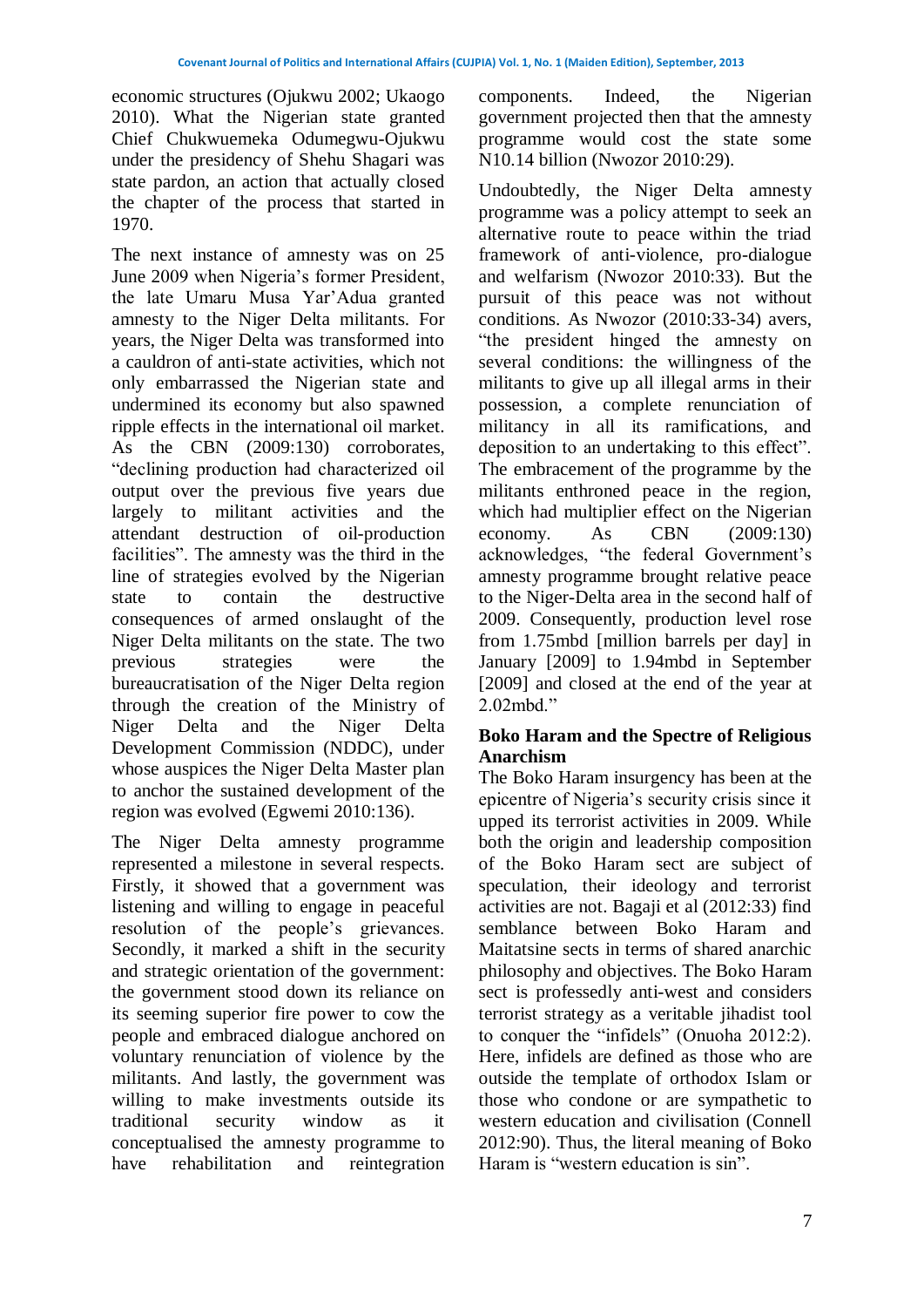The arbitrary targets of Boko Haram's sustained terrorist attacks appear to create analytical problems with regard to who it categorises as an infidel. There has not been any boundary in the targets of its attacks: it appears to attack everybody but with preponderance on Christian institutions. Essentially, the targets of the attacks masterminded by the Boko Haram have not followed any particular pattern to lead to a plausible conclusion about their driving motives and ultimate goals. The immediate deducible interpretation of their motives is that it intends to undermine the sovereignty of the Nigerian state through the creation of general insecurity by turning the country into a territory of anarchy. Their strategy could be likened to religious anarchism as it manifests the nature of, and also exemplifies the mainstream, terrorist tradition of the al-Qaeda and Taliban-style organisational planning and armed resistance (Bagaji et al 2012:33).

The peculiarity and invincibility of the Boko Haram sect lie in its daredevil attacks, loose organisational structure, facelessness and surreptitious operational modalities. The Boko Haram does not seem to harbour any genuine grievances against the Nigerian state either for its actions or inactions. The sect is driven by objectives, which are anchored on primitive utopianism. It is fixated with the irredentist quest to reconfigure and readapt the Nigerian state to an Islamic world created by them. As Onuoha (2012:2) puts it,

Its ideological mission is quite clear, namely to overthrow the Nigerian state and impose strict Islamic Sharia law in the country. Members of the sect are motivated by the conviction that the Nigerian state is filled with social vices and corruption, thus 'the best thing for a devout Muslim to do was to "migrate" from the morally bankrupt society to a secluded place and establish an ideal Islamic society devoid of political

| corruption    | and | moral |
|---------------|-----|-------|
| deprivation'. |     |       |

The philosophy of religious bigotry which motorises the Boko Haram insurgency is undoubtedly at variance with the notion of peaceful coexistence, especially in a multiethnic, multi-religious state like Nigeria. The Nigerian security cart has not tipped over the precipice because of the sense of restraint displayed by Christians in the face of consistent bombing of churches during worship. The Boko Haram has unleashed unprecedented mayhem on the Nigerian people, creating insecurity in its wake and calling to question the sovereignty of the Nigerian state. In 2012, it was estimated that the Boko Haram attacks were responsible for 750 deaths (The Nation 2012).

Apart from the human casualties, the use of improvised explosive devices (IEDs), targeted assassinations and suicide bombings have created pervading atmosphere of uncertainty, psychological trauma and general insecurity in Nigeria. According to Onuoha (2012:4), between July 2009 when the Boko Haram ostensibly declared war on the Nigerian state and January 2012, Boko Haram had carried out over 160 separate attacks which accounted for over 1000 deaths. These attacks involved high-alert security targets like the Police Headquarters in Abuja, Police and Military Barracks, the United Nations Building in Abuja, and the Eagle Square situated at the centre of the seat of power in Abuja.

One of the major attributes of Boko Haram, the one that has made its defeat problematic is its facelessness. There is no reliable intelligence to mount surveillance of its leadership or predict, with assurance, its next move to enable intelligence agencies to checkmate them. The call by certain analysts and statesmen for government to initiate negotiation with the group led Nigeria's president, Goodluck Jonathan to challenge the sect's leadership to identify themselves and state their demands as a basis for dialogue (BBC 2012b).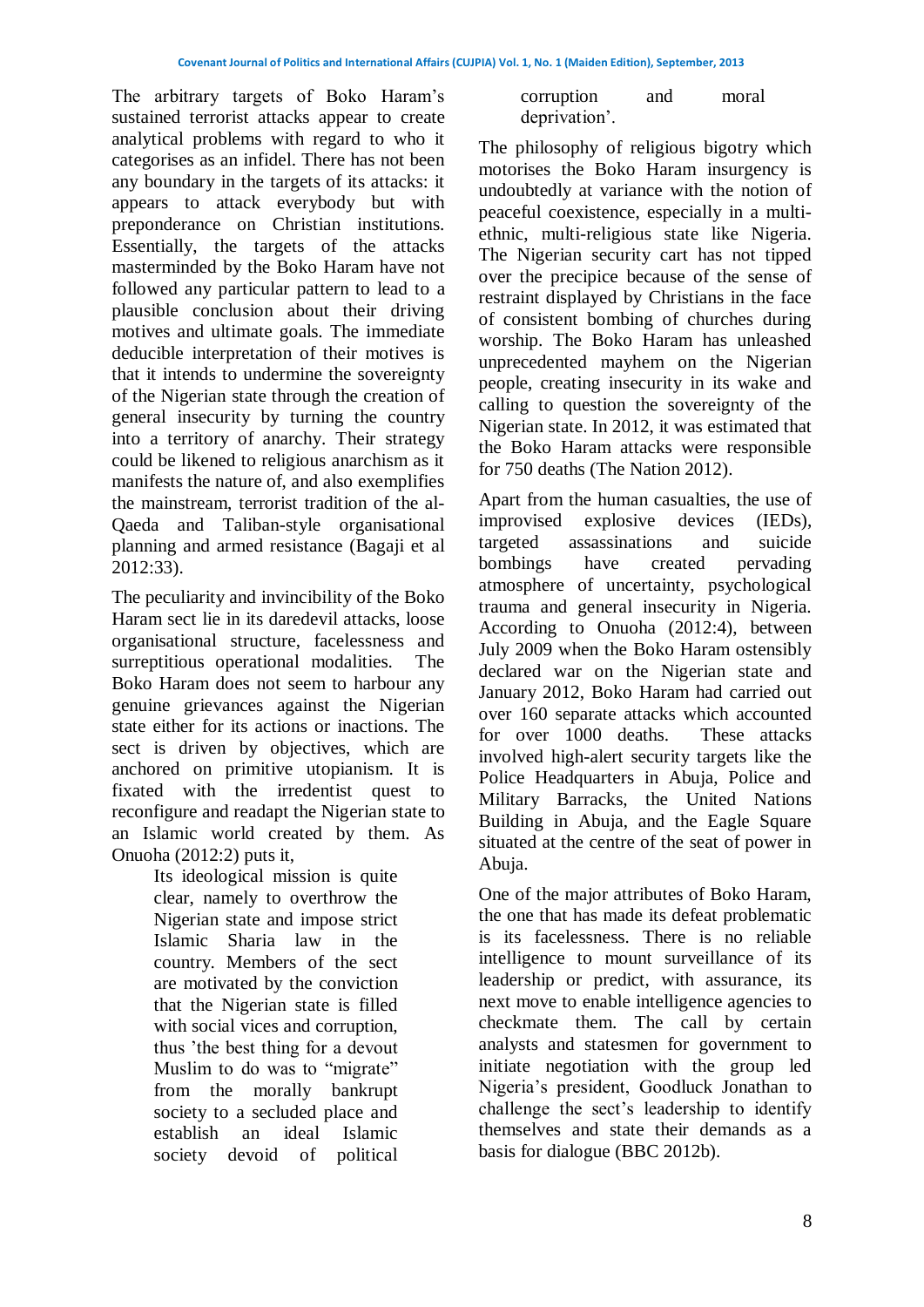Added to this is the air of suspicion in the security agencies and the presidency about the existence of fifth columnists that are sympathetic to the Boko Haram. No less a personality than President Jonathan acknowledged this (BBC 2012a). The implication is mutual suspicion and structural difficulty in honestly dealing with the menace engendered by Boko Haram. The situation is made even more complex by lack of objective modalities to assess the level of loyalty of government officials and security operatives to the government or the level of their sympathy to the sect.

Certain interpretations designate the Boko Haram violence as religious war which also has the potentiality of leading to ethnic cleansing. The linkage between religion and ethnicity in Nigerian polity is because of the domiciliation of the major religions (Christianity and Islam) along discernible geographical lines. The targeting of Christian worship centres by Boko Haram bombers led the president of Christian Association of Nigeria (CAN), Ayo Oritsejafor, to describe the attacks on Christians as a "systematic ethnic and religious cleansing" and threatened that "we have the legitimate right to defend ourselves. We're also saying today that we will do whatever it takes" (BBC 2012a).

**Rolling Back the Boko Haram Umbrage? State Security and the Politics of Amnesty** In the face of the apparent failure of the various joint military task forces to bring the menace of Boko Haram under control, it was not surprising that the federal government decided to extend the olive branch to the sect as part of its non-military strategies to bring the human carnage and psychological trauma, which the sect has engendered, to an end. In June 2012, Jonathan sacked his Minister of Defence, Haliru Bello and National Security Adviser, Andrew Aziza as a demonstration of their ineffectiveness in tackling the country's security crisis. In an interview, Jonathan was quoted to have said, "if you study the evolution of Boko Haram, they are changing their tactics every day, so you also have to

change your staff and personnel to beat their styles." (Vanguard 2012).

Perhaps the success of amnesty in the Niger Delta must have underpinned the favourable disposition of the Nigerian government to extending same to the Boko Haram sect. The logic seems to be that since it worked for Niger Delta militants, it must also work for Boko Haram insurgents. The amnesty programme in the Niger Delta appeared to have worked like magic. With the announcement of the programme and positive response from the militants, there were perceptible results. Oil and gas production which had suffered acute reduction as a result of security threats in the region recovered dramatically, rising from 1.75mbd to 2.02mbd by the end of 2009 (CBN 2009:130).

The logic surrounding the replication of the Niger Delta amnesty "miracle" in the case of the Boko Haram is *non sequitur.* The conditions undergirding both scenarios are not the same to warrant the optimism that amnesty would become the magic wand to rein-in the Boko Haram menace. While the Niger Delta militants had grievances and demands, which were variously articulated, especially those encapsulated in the "Ogoni Bill of Rights" and "the Kaiama Declaration (Obi 1997; Sampson 2008; Omotola 2009), the Boko Haram does not have any document that consistently projects its demands.

The Niger Delta agitation was a specific reaction to three scenarios: one, Nigeria's skewed federal system which eroded their access to resources produced in their region; two, the impunity of the multinational oil companies (MNOCs) that destroyed their environment and rendered their lands infertile and incapable of sustaining livelihood dependent on them; and lastly, the strong-arm tactics of the Nigerian state that tended to intimidate them (Ofuebe & Anierobi 2006; Nwozor 2010). The Boko Haram insurgency, on the other hand, is anchored on the pursuit of an agenda of atavistic islamization of the Nigerian state (Onuoha 2012).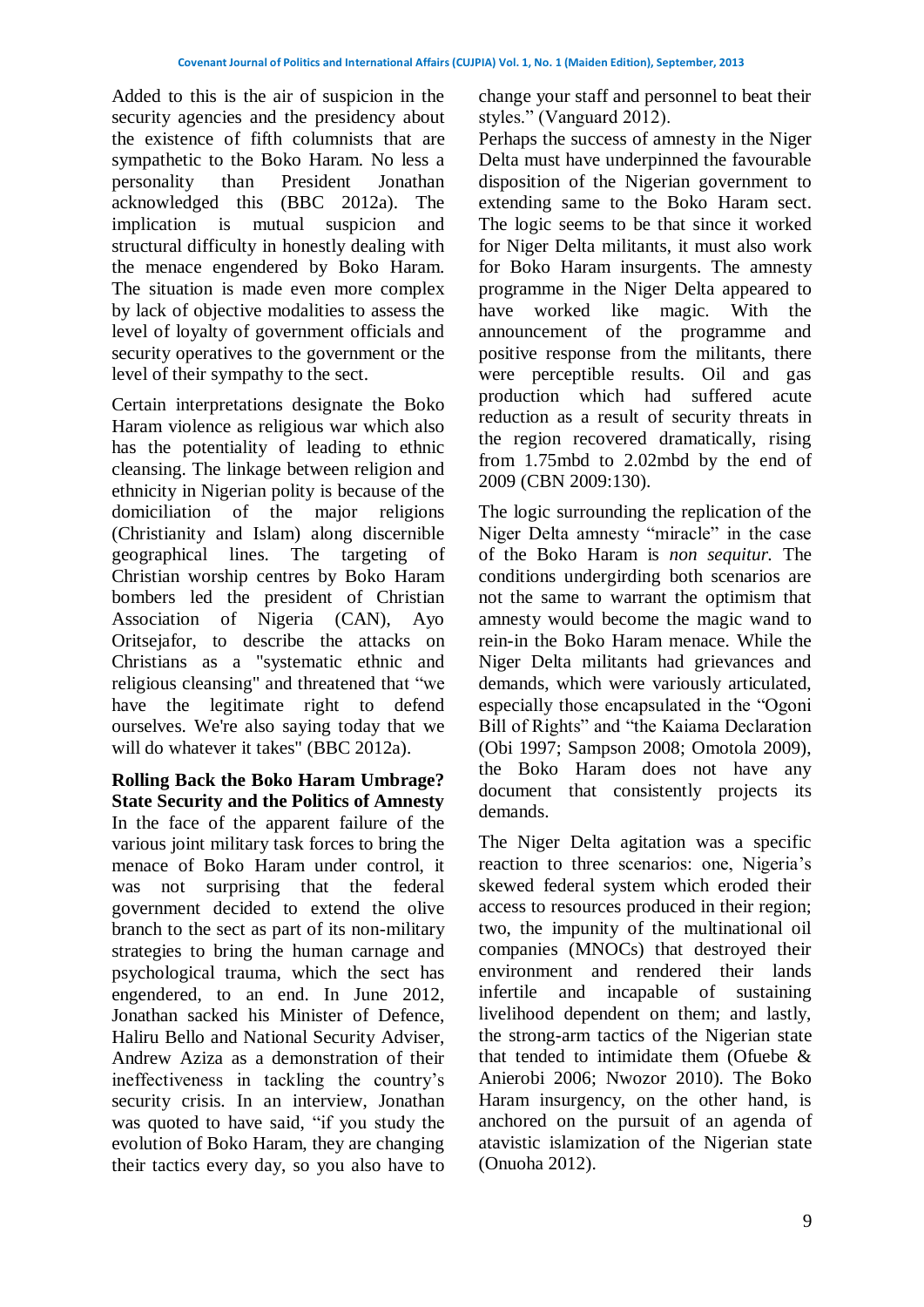The leaders of the various Niger Delta militant groups were known to the intelligence agencies which facilitated discussions between them and government agents. In other words, at every point, the identity of the militants was neither in doubt nor a subject of conjecture. Since the death of Mohammed Yusuf, the Boko Haram sect adopted diffuse leadership model which eliminated the identification of the sect with a single individual as its leader. The sect is believed to include various factions in addition to impostors and imitators. This poses a serious problem of legitimacy.

The Niger Delta amnesty was facilitated by unfolding events at the national level. For the first time in democratic Nigeria, a Niger Deltan assumed the second highest position as the Vice President. This effectively shelved the allegation of marginalisation and paved the way for dialogue. This kind scenario is lacking in the case of the Boko Haram.

Now, the question is: what has fundamentally changed to necessitate a volte-face by the government. Before now, the Government position has always been, and correctly too, that it could not dialogue with faceless individuals whose grievances were unknown (BBC 2012b). There are other questions whose answers are neither here nor there: is it more fruitful to placate "ghost terrorists" or to uncompromisingly and aggressively run them aground? Does it advance the cause of peace if amnesty is granted to a group that believes in its invincibility and unready to recognise the undisputed sovereignty of the state?

The granting of amnesty to any group must undergo "justice impact assessment" (JIC). JIC evaluates the general multiplier effects of the amnesty against people's perception of justice, that is, how the exercise of the amnesty by the state will impact on their fundamental rights and expectations. It also involves the appraisal of the amnesty within the context of whether the interest of justice has been served.

Certain pertinent issues whose unsatisfactory resolution could complicate rather than normalise the security situation must be properly addressed. Such issues as the level of injury suffered by the people, the percentage of atrocities that was deliberately targeted at civilian population; effect of the injury on life chances and livelihood of the people and the level of psychological trauma must be satisfactorily settled. For instance, it is estimated that between 3,000 and 4,000 people have brutally lost their lives in the various attacks orchestrated by the Boko Haram between 2009 and 2012 ((Omo 2013; Guardian 2013b), prompting Rupert Colville, spokesman for the United Nations Office of the High Commissioner for Human Rights (OHCHR), to aver that some of the attacks carried out by Boko Haram could "amount to a crime against humanity."(UPI 2012).

While amnesty is a political tool deployed to address issues which military actions may not resolve satisfactorily, it has elements of justice. The logic associated with the proposal to grant amnesty to the Boko Haram insurgents is patently deficient as it does not appear to address the issues of justice, morality and ethicalness contingent upon the extension of amnesty to the sect. The federal government set up a committee with its attention directed to working out modalities for amnesty without a corresponding committee to evaluate the effects of the Boko Haram violence on their victims (Channels Television 2013).

Even though the Boko Haram claimed they have been waging war against the state (Onuoha 2012; Connell 2012:87), the abstract nature of the state which places it above the status of a victim, coupled with the targets of their attacks, renders its claim a falsity. There is neither connection between the state and several Christian churches that the Boko Haram sect has bombed nor is there any connection between the state and several private establishments that have suffered under the hands of Boko Haram bombings. Recently, the Boko Haram detonated IEDs in a luxury bus garage in Kano destroying over five buses and killing 60 persons (Punch 2013). Going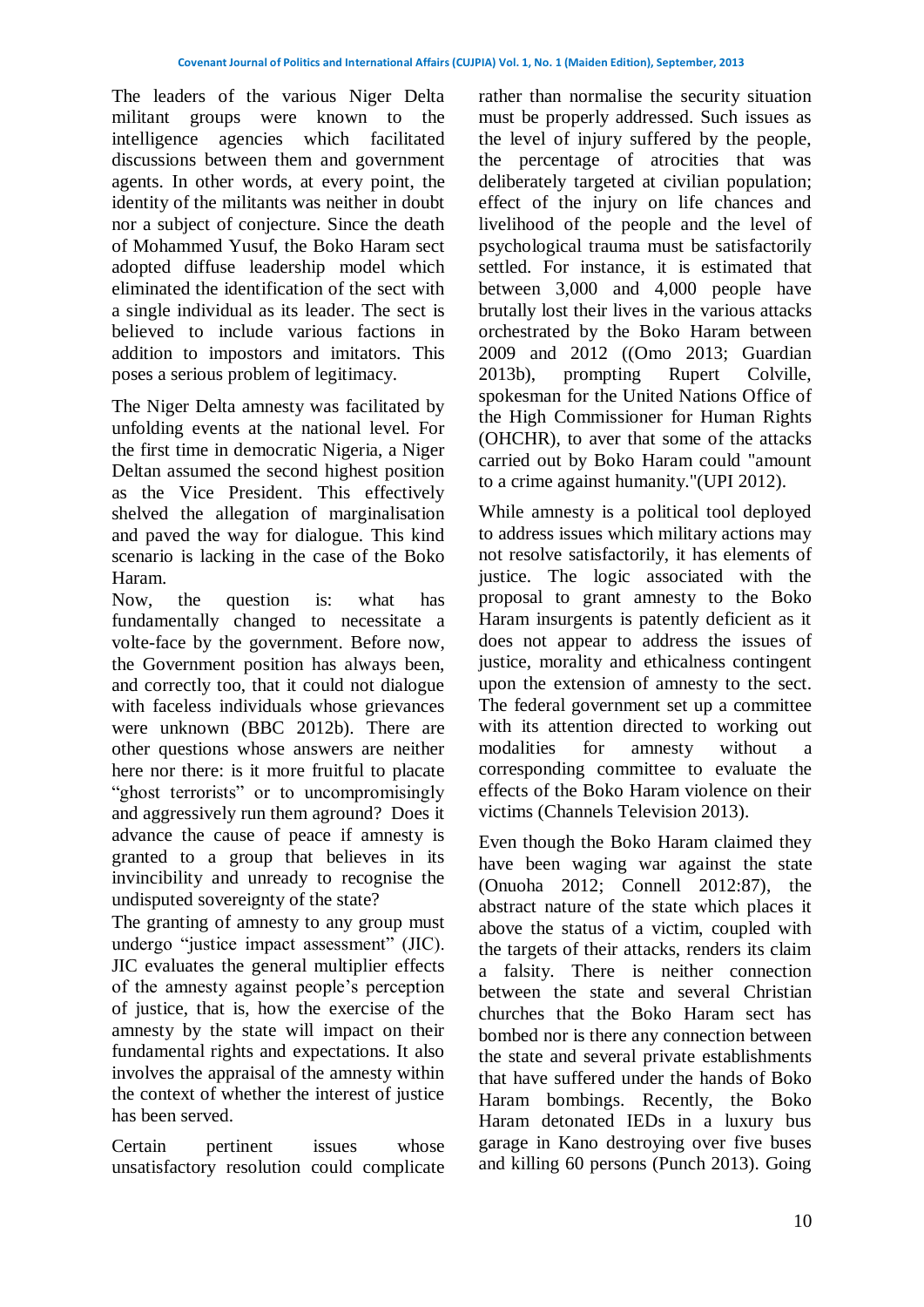by empirical evidence, the state is the least affected of the various terrorist attacks of the sect. Indeed, the victims are the people who are caught in the crossfire of secularity and the deployment of terror to achieve the islamization of the country. (Bagaji et al 2012:37).

A fundamental question is whether the Boko Haram sect is qualified for amnesty. There are no objective criteria to anchor arguments on any side of the divide. Amnesty is at the discretion of the state and as has already been mentioned, it is a political tool that enables the government to save face, cut its losses and create a *tabula rasa* for the reengineering of its security system. But the powers of granting amnesty are not exercised in isolation but within the context of its overall costs to the state. The cost, here, does not just connote the financial burden on the state but includes the intangibles such as justice, psychological reassurance of the people and the general and specific repercussions of the amnesty both currently and in the future. The consequence of politicising amnesty lies in the devaluation and erosion of its relevance in the resolution of security problems outside the framework of legal and military actions.

## **Conclusion**

The tool of amnesty is exercisable in conjunction with the intending beneficiaries. And its effectiveness lies when it is granted by one party and accepted by another. In the Nigerian context, the government seemed to have announced the amnesty programme without engaging in requisite consultations. This might have underlined the discordant tunes among officials in the presidency about the strategic merit of the amnesty programme as well as its outright denouncement by the Boko Haram sect, the supposed beneficiaries (Alli 2013; Guardian 2013b).

The denouncement of the proposed amnesty by the sect is demonstrative of unrepentance, a condition that does not conduce to amnesty. However, whether the Nigerian government goes ahead with the

amnesty or decides to shelve it, any workable and sustainable amnesty programme must include the victims of the terrorist attacks of the book Haram sect; otherwise an omission will spawn the ground for the enthronement of anarchy that might create new centres of negative pressures and strains on the fabric of Nigeria's national security.

## **References:**

- Adelugba, Dapo (2008). "Introduction: A Preface to the Understanding of the Aesthetic and Ethical Imperatives for Viable National Security in the Postcolonial African State" in Adelugba, Dapo Ujomu, Philip Ogo (eds.), *Rethinking Security in Nigeria: Conceptual Issues in the Quest for Social Order and National Integration.* Dakar: Council for the Development of Social Science Research in Africa (CODESRIA).
- Ake, Claude (1981). *A Political Economy of Africa.* Harlow, Essex: Longman Group Limited.
- Akinwale, Akeem Ayofe (2010). "Amnesty and Human Capital Development Agenda for the Niger Delta". *Journal of African Studies and Development*, 2(8), pp. 201-207.
- Alemika, Etannibe, E. (2010). "History, Context and Crises of the Police in Nigeria". Paper Presented at the Biennial Retreat of the Police Service Commission on the theme, *Repositioning the Nigeria Police to Meet the Challenges of Policing a Democratic Society in the Twenty-First Century and Beyond*, held at the Le Meridian Hotel, Uyo, Akwa Ibom State, November 1-4, 2010. [http://www.psc.gov.ng/files/HISTOR](http://www.psc.gov.ng/files/HISTORY%20AND%20CONTEXT,.pdf) [Y%20AND%20CONTEXT,.pdf.](http://www.psc.gov.ng/files/HISTORY%20AND%20CONTEXT,.pdf)
- Aljazeera (2013). "Nigerian government should address the problems". January 11. Available at: [http://www.aljazeera.com/indepth/opi](http://www.aljazeera.com/indepth/opinion/2013/01/2013199740745181.html) [nion/2013/01/2013199740745181.ht](http://www.aljazeera.com/indepth/opinion/2013/01/2013199740745181.html) [ml.](http://www.aljazeera.com/indepth/opinion/2013/01/2013199740745181.html)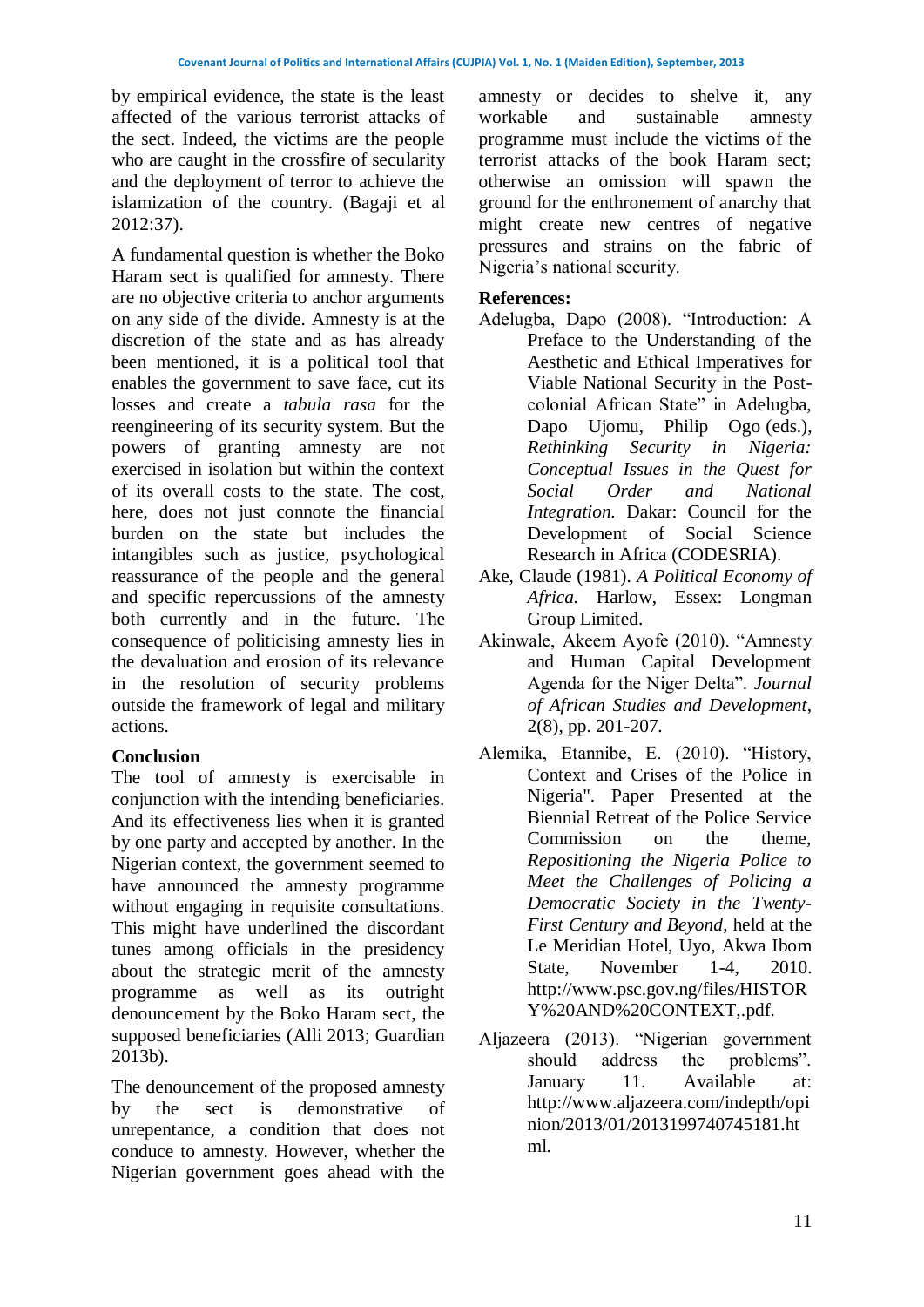- Alli, Yusuf (2013). "Cracks in Presidency over Amnesty for Boko Haram". *The Nation* (Newspaper, Nigeria). April 08. Available at:http://thenationonlineng .net/new/news/cracks-in-presidencyover-amnesty-for-boko-haram/
- Babawale, Tunde (2007). *Nigeria in the Crises of Governance and Development, Volume 1.* Lagos: Concept Publications Ltd.
- Bagaji, Ali S. Y., Etila, Moses S., Ogbadu, Elijah E. & Sule, Jafa'aru G. (2012). "Boko Haram and the Recurring Bomb Attacks in Nigeria: Attempt to Impose Religious Ideology through Terrorism?" *Cross-Cultural Communication*, 8 (1), pp. 33-41.
- Bankong-Obi, Nkrumah (2012). "Remorseless Killers". *The News*, December 17. Available at: [http://pmnewsnigeria.com/2012/12/1](http://pmnewsnigeria.com/2012/12/10/remorseless-killers/) [0/remorseless-killers/](http://pmnewsnigeria.com/2012/12/10/remorseless-killers/)
- BBC (British Broadcasting Corporation) (2012a) "Nigeria's Goodluck Jonathan: Officials back Boko Haram". January 8. Available at: [http://www.bbc.co.uk/news/world](http://www.bbc.co.uk/news/world-africa-16462891)[africa-16462891.](http://www.bbc.co.uk/news/world-africa-16462891)
- BBC (British Broadcasting Corporation) (2012b). "Goodluck Jonathan in Challenge to Boko Haram". January 26 . Available at: [http://www.bbc.co.uk/news/world](http://www.bbc.co.uk/news/world-africa-16739322)[africa-16739322.](http://www.bbc.co.uk/news/world-africa-16739322)
- Carter, Marshall & Marenin, Otwin (1979)."Human Rights in the Nigerian Context: A Case Study and Discussion of the Nigerian Police". *Universal Human Rights,* 1(2) pp. 43- 61.
- CBN (Central Bank of Nigeria) (2009). *CBN Annual Report and Statement of Accounts for the Year Ended 31st December, 2009*. Abuja: Central Bank of Nigeria.
- Channels Television (2013). "Boko Haram Amnesty: Jonathan Sets Up Committee To Collate Modalities".

April 4. Available at: [http://www.channelstv.com/home/20](http://www.channelstv.com/home/2013/04/04/%20boko-haram-jonathan-sets-up-committee-to-collate-modalities/) [13/04/04/ boko-haram-jonathan-sets](http://www.channelstv.com/home/2013/04/04/%20boko-haram-jonathan-sets-up-committee-to-collate-modalities/)[up-committee-to-collate-modalities/](http://www.channelstv.com/home/2013/04/04/%20boko-haram-jonathan-sets-up-committee-to-collate-modalities/) .

- Connell, Shannon (2012). "To Be Or Not To Be: Is Boko Haram a Foreign Terrorist Organization?" *Global Security Studies,* 3(3), pp. 87-93.
- Dobson, A. (2000). *Green Political Thought*. London: Routledge.
- Egwemi, V. (2010). "From Militancy to Amnesty: Some Thoughts on President Yar'adua's Approach to the Niger Delta Crisis". *Current Research Journal of Economic Theory*, 2(3), pp. 136-141.
- El Rufai, Nasir (2012). "Budget 2012: The Security Spending Spree". *Business News.* Available at: [http:](http://businessnews.com.ng/2012/02/04/budget-2012-the-security-spending-spree-by-nasir-el-rufai/) [//businessnews.com.ng/2012/02/04/b](http://businessnews.com.ng/2012/02/04/budget-2012-the-security-spending-spree-by-nasir-el-rufai/) [udget-2012-the-security-spending](http://businessnews.com.ng/2012/02/04/budget-2012-the-security-spending-spree-by-nasir-el-rufai/)[spree-by-nasir-el-rufai/.](http://businessnews.com.ng/2012/02/04/budget-2012-the-security-spending-spree-by-nasir-el-rufai/)
- Elombah, Daniel (2010). ["Corruption: How](http://www.transparencyng.com/index.php/contributions/60-guest/2961-corruption-how-the-president-and-governors-steal-from-security-votes-)  [the President and Governors steal](http://www.transparencyng.com/index.php/contributions/60-guest/2961-corruption-how-the-president-and-governors-steal-from-security-votes-)  [from 'Security Votes'". D](http://www.transparencyng.com/index.php/contributions/60-guest/2961-corruption-how-the-president-and-governors-steal-from-security-votes-)ecember 24. Available at: http://www. transparencyng.com/index.php?optio  $n=constant\&view=article\&id$  = 2961: corruption-how-the-presidentand-governors-steal-from-securityvotes-&catid=59:guest&Itemid=37
- Encarta (2008). "National Defense and Security." Microsoft Encarta 2009 [DVD]. Redmond, WA: Microsoft Corporation, 2008.
- [Guardian \(Newspaper, Nigeria\) \(2013a\).](http://www.ngrguardiannews.com/index.php?option=com_content&view=article&id=115540:jonathan-in-borno-says-govt-cant-grant-boko-haram-amnesty-now&catid=1:national&Itemid=559)  ["Jonathan in Borno, Says Govt can't](http://www.ngrguardiannews.com/index.php?option=com_content&view=article&id=115540:jonathan-in-borno-says-govt-cant-grant-boko-haram-amnesty-now&catid=1:national&Itemid=559)  [Grant Boko Haram Amnesty Now".](http://www.ngrguardiannews.com/index.php?option=com_content&view=article&id=115540:jonathan-in-borno-says-govt-cant-grant-boko-haram-amnesty-now&catid=1:national&Itemid=559)  [March 07. Available at:](http://www.ngrguardiannews.com/index.php?option=com_content&view=article&id=115540:jonathan-in-borno-says-govt-cant-grant-boko-haram-amnesty-now&catid=1:national&Itemid=559) [http://www.ngrguardiannews.com/ind](http://www.ngrguardiannews.com/index.php?option=com_content&view=article&id=115540:jonathan-in-borno-says-govt-cant-grant-boko-haram-amnestynow&catid=1:national&Itemid=559) [ex.php?option=com\\_content&view=a](http://www.ngrguardiannews.com/index.php?option=com_content&view=article&id=115540:jonathan-in-borno-says-govt-cant-grant-boko-haram-amnestynow&catid=1:national&Itemid=559) [rticle&id=115540:jonathan-in-borno](http://www.ngrguardiannews.com/index.php?option=com_content&view=article&id=115540:jonathan-in-borno-says-govt-cant-grant-boko-haram-amnestynow&catid=1:national&Itemid=559)[says-govt-cant-grant-boko-haram](http://www.ngrguardiannews.com/index.php?option=com_content&view=article&id=115540:jonathan-in-borno-says-govt-cant-grant-boko-haram-amnestynow&catid=1:national&Itemid=559)[amnestynow&catid=1:national&Itemi](http://www.ngrguardiannews.com/index.php?option=com_content&view=article&id=115540:jonathan-in-borno-says-govt-cant-grant-boko-haram-amnestynow&catid=1:national&Itemid=559)  $d = 559$
- Guardian (Newspaper, Nigeria). (2013b). ["Boko Haram rejects proposed](http://www.ngrguardiannews.com/index.php?option=com_content&view=article&id=118617:boko-haram-rejects-proposed-amnesty-denies-wrongdoing&catid=1:national&Itemid=559)  [amnesty, denies wrongdoing"](http://www.ngrguardiannews.com/index.php?option=com_content&view=article&id=118617:boko-haram-rejects-proposed-amnesty-denies-wrongdoing&catid=1:national&Itemid=559). April 11[.http://www.ngrguardiannews.com/](http://www.ngrguardiannews.com/index.php?option=com_content%20&view=article&id=118617:boko-haram-rejects-proposed-amnesty-denieswrongdoing&catid=1:national&Itemid=559)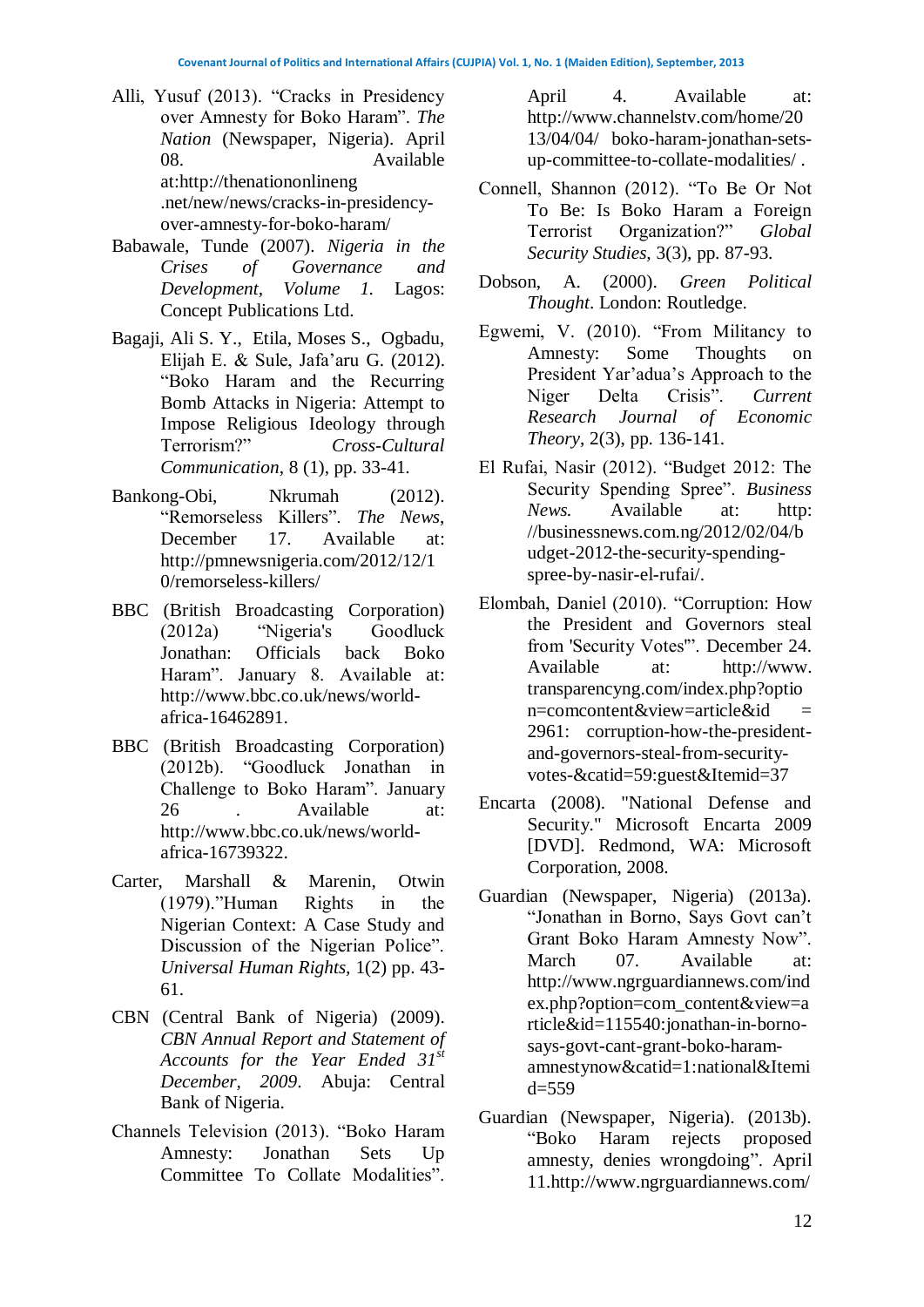index.php?option=com\_content &view=article&id=118617:bokoharam-rejects-proposed-amnestydenieswrongdoing&catid=1:national &Itemid=559.

- Hills, Alice (2007). "Police Commissioners, Presidents and the Governance of Security". *Journal of Modern African Studies*, 45(3), pp. 403–423.
- Horsfall, A. K. (2013). "Comprehensive and Sustainable Peace and Security in a Plural Society: Challenges to Nigeria's Internal Security ". *Guardian* (Nigerian Newspaper) February 28.
- Human Rights Watch (HRW) (2007). Criminal Politics Violence, "Godfathers" and Corruption in Nigeria. Volume 19, No. 16(A), October. Available at: [http://www.hrw.org/reports/2007/10/](http://www.hrw.org/reports/2007/10/11/criminal-politics) [11/criminal-politics](http://www.hrw.org/reports/2007/10/11/criminal-politics)
- Human Rights Watch (HRW) (2007b). ""Chop Fine: The Human Rights" Impact of Local Government Corruption and Mismanagement in Rivers State, Nigeria", January, Volume 19, No. 2(A). Available at: [http://www.hrw.org/sites/default/files](http://www.hrw.org/sites/default/files/reports/nigeria0107%5b1%5d.pdf) [/reports/nigeria0107\[1\].pdf.](http://www.hrw.org/sites/default/files/reports/nigeria0107%5b1%5d.pdf)
- Leadership (Newspaper, Nigeria) (2011). "Nigeria: Budget 2012 (1) - Budget of National Security?", December 19. Available at[:http://allafrica.com/](http://allafrica.com/%20stories/%20201112191609.html?%20viewall=1) stories/ [201112191609.html?](http://allafrica.com/%20stories/%20201112191609.html?%20viewall=1) [viewall=1](http://allafrica.com/%20stories/%20201112191609.html?%20viewall=1)
- Nnoli, Okwudiba (2006). *National Security in Africa: A Radical New Perspective*. Enugu: Snaap Press Ltd.
- Nwolise, Osisioma, B. C. (2008). "National Security and Sustainable Democracy" in Emmanuel O. Ojo (ed.), *Challenges of Sustainable Democracy in Nigeria*. Ibadan: John Archers (Publishers) Limited, pp.347- 355.
- Nwozor, Agaptus (2010). "A Delta of a Minefield: Oil Resource Conflict and

the Politics of Amnesty in Nigeria". *Conflict Trends. 2010/1.* Pp.28-35.

- Obi, Cyril (1997). "Oil, Environmental Conflict and National Security in Nigeria: Ramifications of the Ecology-Security Nexus for Sub-Regional Peace". *ACDIS Occasional Paper.*
- Ofuebe, C &Anierobi K. (2006). "Oiling the Octopus: Industrial Conflicts and the Re-engineering of the Shell Petroleum Development Company Ltd". *Journal of International politics and Development Studies*, 2(1), Pp. 113- 127.
- Ojukwu, Chris (2002). "Between Relegation and Reintegration: The Igbo Nation in Post Civil War Nigeria" in Eghosa Osaghae, Ebere Onwudiwe & Rotimi Suberu (eds.), *The Civil War and its Aftermath.* Ibadan: John Archers Publishers Ltd.
- Olatoke, J. O. & Olokooba, S. M. (2012). "An Examination of the Constitutionality of the Amnesty Programme in the Niger Delta Region of the Federal Republic of Nigeria". *Journal of Law, Policy and Globalization*, Vol 5, pp. 22-30.
- Omeje, Kenneth (2006). *High Stakes and Stakeholders: Oil Conflict and Security in Nigeria*. Aldershot, Hampshire: Ashgate Publishing Limited.
- Omo, Aloysius (2013). ["Boko Haram:](http://www.ngrguardiannews.com/index.php?option=com_content&view=article&id=118101:boko-haram-considering-amnesty-for-impersonal-unrepentant-terrorists&catid=104:sunday-magazine&Itemid=567)  [Considering Amnesty for Impersonal,](http://www.ngrguardiannews.com/index.php?option=com_content&view=article&id=118101:boko-haram-considering-amnesty-for-impersonal-unrepentant-terrorists&catid=104:sunday-magazine&Itemid=567)  [Unrepentant Terrorists"](http://www.ngrguardiannews.com/index.php?option=com_content&view=article&id=118101:boko-haram-considering-amnesty-for-impersonal-unrepentant-terrorists&catid=104:sunday-magazine&Itemid=567). *Guardian on Sunday* (Newspaper, Nigeria)*,* April 07. Available at: [http://www.ngrguardiannews.com/ind](http://www.ngrguardiannews.com/index.php?option=com_content&view=article&id=118101:boko-haram-considering-amnesty-for-impersonal-unrepentant-terrorists&catid=104:sunday-magazine&Itemid=567) [ex.php?option=com\\_content&view=ar](http://www.ngrguardiannews.com/index.php?option=com_content&view=article&id=118101:boko-haram-considering-amnesty-for-impersonal-unrepentant-terrorists&catid=104:sunday-magazine&Itemid=567) [ticle&id=118101:boko-haram](http://www.ngrguardiannews.com/index.php?option=com_content&view=article&id=118101:boko-haram-considering-amnesty-for-impersonal-unrepentant-terrorists&catid=104:sunday-magazine&Itemid=567)[considering-amnesty-for-impersonal](http://www.ngrguardiannews.com/index.php?option=com_content&view=article&id=118101:boko-haram-considering-amnesty-for-impersonal-unrepentant-terrorists&catid=104:sunday-magazine&Itemid=567)[unrepentant](http://www.ngrguardiannews.com/index.php?option=com_content&view=article&id=118101:boko-haram-considering-amnesty-for-impersonal-unrepentant-terrorists&catid=104:sunday-magazine&Itemid=567)[terrorists&catid=104:sunday](http://www.ngrguardiannews.com/index.php?option=com_content&view=article&id=118101:boko-haram-considering-amnesty-for-impersonal-unrepentant-terrorists&catid=104:sunday-magazine&Itemid=567)[magazine&Itemid=567.](http://www.ngrguardiannews.com/index.php?option=com_content&view=article&id=118101:boko-haram-considering-amnesty-for-impersonal-unrepentant-terrorists&catid=104:sunday-magazine&Itemid=567)
- Omotola, Shola J. (2009). Dissent and State Excesses in the Niger Delta, Nigeria.